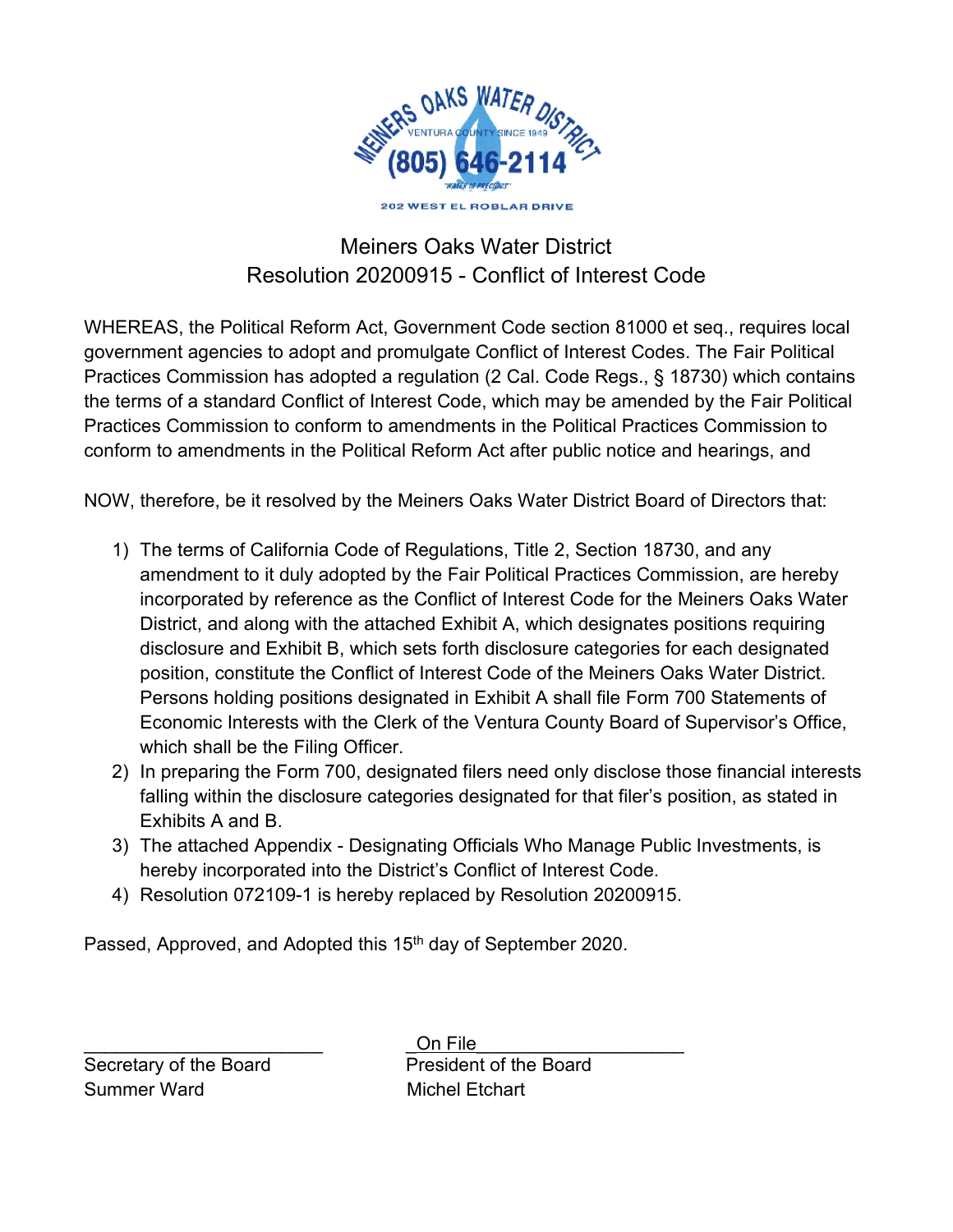

#### **EXHIBIT A – DESIGNATED POSITIONS AND FILING OFFICERS**

| # of Positions | <b>Position Title</b>         | <b>Disclosure Categories</b> | <b>Filing Officer</b> |
|----------------|-------------------------------|------------------------------|-----------------------|
|                | <b>Directors</b>              | Category 1                   | СОВ                   |
|                | <b>General Manager</b>        | Category 1                   | COB                   |
|                | <b>Board Secretary</b>        | Category 1                   | COB                   |
|                | <b>District Legal Counsel</b> | Category 1                   | <b>COB</b>            |
|                | Consultant <sup>1</sup>       | ΝA                           | COB                   |

\_\_\_\_\_\_\_\_\_\_\_\_\_\_\_\_\_\_\_\_\_\_\_\_\_\_

 $1$ The disclosure, if any, required of a consultant will be determined on a case-by-case basis by the head of the agency or designee. The determination of whether a consultant has disclosure requirements should be made in writing on a Fair Political Practices Commission Form 805. The determination should include a description of the consultant's duties and, based upon that description, a statement of the extent, if any, of the disclosure requirements. Each Form 805 is a public record and should be retained for public inspection either in the same manner and location as the Conflict of Interest Code or with appropriate documentation at the location where the Conflict of Interest Code is maintained, crossreferencing to the Form 805.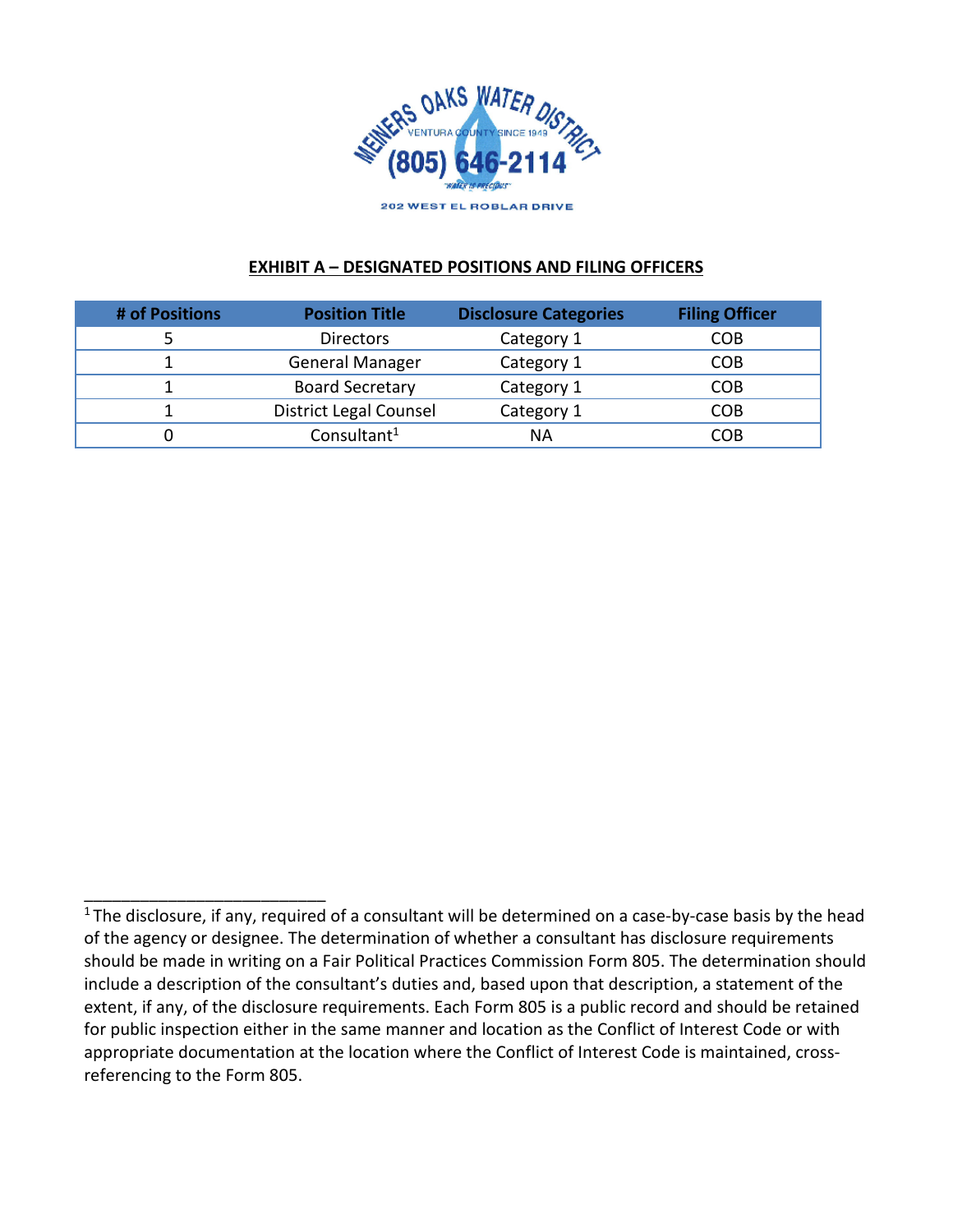

# **EXHIBIT B – DISCLOSURE CATEGORIES**

The terms *italicized* below have specific meanings under the Political Reform Act. In addition, the financial interests of a spouse, domestic partner, and dependent children of the public official holding the designated position may require reporting. Consult the instructions and reference pamphlet of Form 700 for an explanation.

### **Category 1 – BROADEST DISCLOSURE**

[SEE FORM 700 SCHEDULES A-1, A-2, B, C, D, and E]

- (1) All Sources of *income, gifts, loans,* and *travel payments;*
- (2) All *interests in real property;* and
- (3) All *investments* and *business positions* in *business entities.*

## **Category 2 – REAL PROPERTY**

[SEE FORM 700 SCHEDULE B]

All interests in real property, including interests in real property, held by business entities and trusts in which the public official holds a business position or has an investment or other financial interest.

### **Category 3 – LAND DEVELOPMENT, CONSTRUCTION, AND TRANSACTION**

### [SEE FORM 700 SCHEDULES A-1, A-2, C, D, and E]

All investments, business positions and sources of income, gifts, loans, and travel payments, from sources which engage in land development, construction, or real property acquisition or sale.

# **Category 4 – PROCUREMENT**

[SEE FORM 700 SCHEDULES A-1, A-2, C, D, and E]

All investments, business positions and sources of income, gifts, loans, and travel payments, from sources which are subject to the regulatory, permitting, or licensing authority of, or have an application or license pending before, the designated position's agency or department.

# **Category 6 – FUNDING**

[SEE FORM 700 SCHEDULES A-1, A-2, C, D, and E]

All investments, business positions and sources of income, gifts, loans, and travel payments, from sources which receive grants or other funding from or through the designated position's agency or department.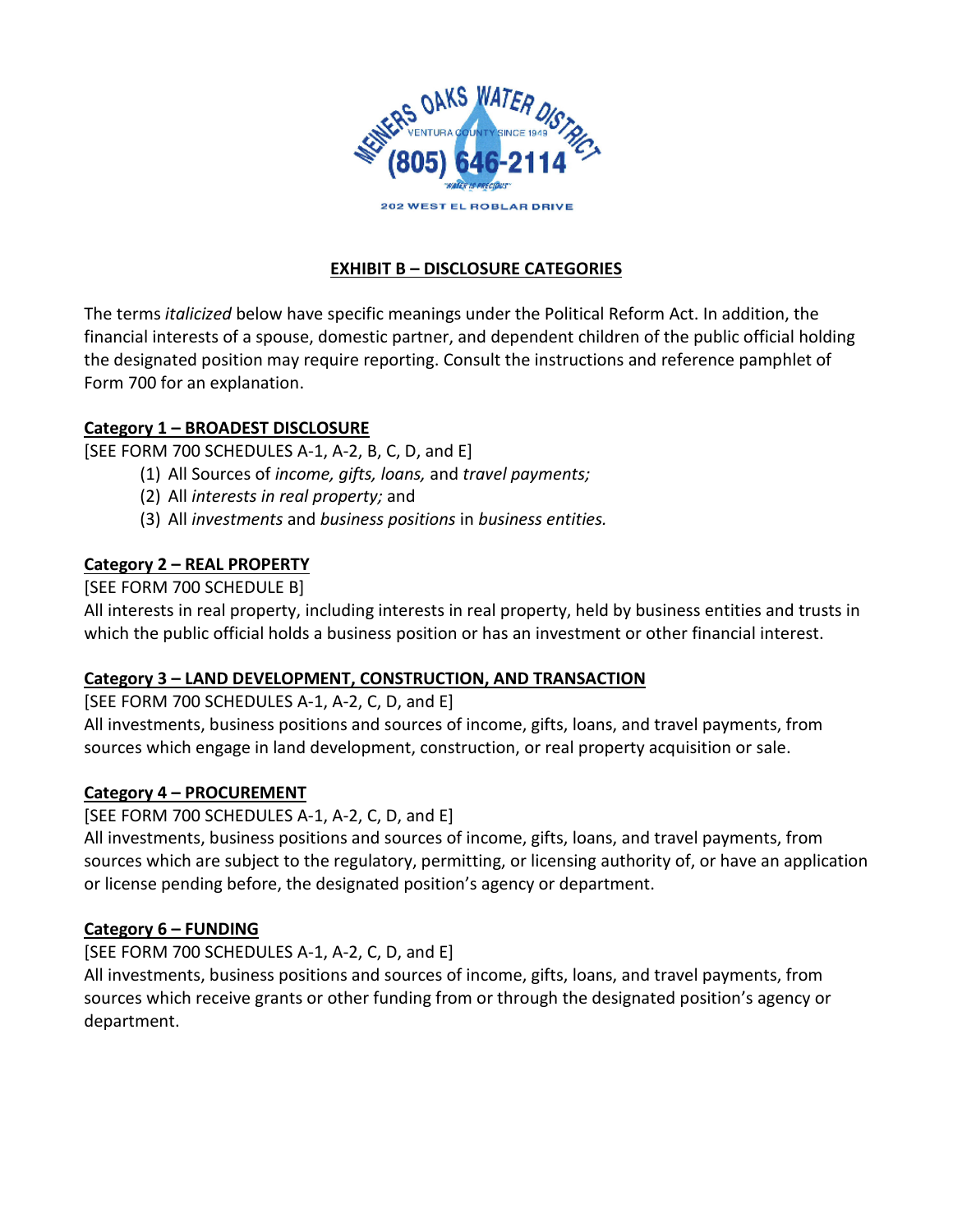

## **APPENDIX – DESIGNATING OFFICIALS WHO MANAGE PUBLIC INVESTMENTS**

Pursuant to Government Code section 87200 et seq., certain city and county officials, as well as all "other officials who manage public investments," are required to disclose their economic interests in accordance with the Political Reform Act. This Appendix provides the relevant definitions for determining which public officials qualify as "other officials who manage public investments," designates the agency's position which qualifies as such, and states the Filing Officer for each designated position.

#### **APPLICABLE DEFINITIONS**

As set forth in 2 California Code of Regulations section 18701, the following definitions apply for the purposes of Government Code section 87200:

- (1) "Other public officials who manage public investments" means:
	- a. Members of boards and commissions, including pension and retirement boards or commissions, or of committees thereof, who exercise responsibility for the management of public investments;
	- b. High-level officers and employees of public agencies who exercise primary responsibility for the management of public investments, such as chief or principal investment officers or chief financial managers. This category shall not include officers and employees who work under the supervision of the chief or principal investment officers or the chief financial managers; and
	- c. Individuals who, pursuant to a contract with a state or local government agency, perform the same or substantially all the same functions that would otherwise be performed by the public officials described in subdivision (1)(B) above.
- (2) "Public investments" means the investment of public monies in real estate, securities, or other economic interests for the production of revenue or other financial return.
- (3) "Public money" means all monies belonging to, received by, or held by, the state, or any city, county, town, district, or public agency therein, or by an officer thereof acting in his or her official capacity, and includes the proceeds of all bonds and other evidence of indebtedness, trust funds held by public pension and retirement systems, deferred compensation funds held for investment by public agencies, and public monies held by a financial institution under a trust indenture to which a public agency is a party.